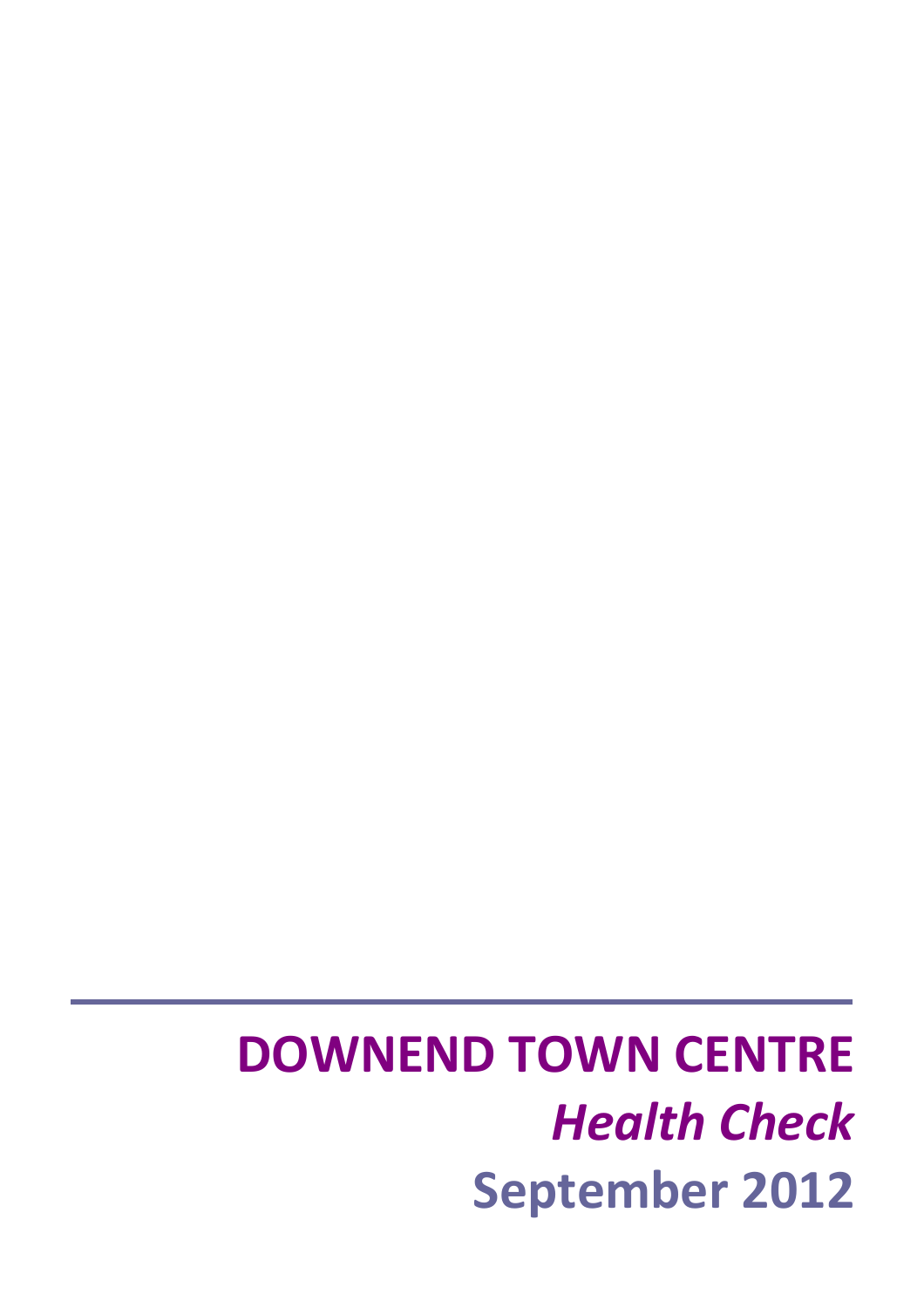## **INTRODUCTION**

The Downend Town Centre Health Check, led by Downend Business Community (with support from local partners) aims to identify the work currently taking place in Downend to *improve the vibrancy and vitality of the town centre* and highlight actions that will help it continue to improve.

## DOWNEND & BROMLEY HEATH (D&BH) COMMUNITY PLAN

The Community Plan reflects the priorities expressed by local residents and businesses and looks ahead at what can be done to develop, sustain and improve Downend and Bromley Heath as a healthy, safe and lively place in which to live, work and play over the next decade. It was presented to D&BH Parish Council in spring 2011 and at their AGM in April 2011. It was then launched at various community events during summer 2011.

The plan contains *Key Findings* from many different consultations, including a detailed questionnaire sent to every household in the D&BH Parish. The responses were used to produce an action plan, to be implemented with the support of D&BH Parish Council, partners and the enthusiastic help and support of local volunteers. The plan will evolve to reflect changing circumstances. The D&BH Community Plan makes specific reference to local partners working together to achieve improvements in the town centre:

## *Sustained, revitalised and developed local shopping provision:*

*‐ Research more thoroughly what the community wants in terms of viability and sustainability, ‐ Work with Downend Business Community to develop a local shopping identity and experience*

## D&BH PARISH COUNCIL

Downend Business Community (DBC), the local chamber of commerce, has been generously supported by D&BH Parish Council since its inception in summer 2009. D&BH Parish Council has supported the chamber with various activities including the Christmas Lights Switch‐On event in 2010 and 2011, which has grown year on year. In 2012, the D&BH Parish Council is also supporting the DBC to host the first ever Village Fete at Downend Cricket Club. New signs have appeared on the roundabout in the centre of Downend, a project the DBC has worked in partnership with the D&BH Parish Council.

## ECONOMIC CLIMATE

Following the recession, the UK has only shown signs of a modest recovery with a global economic downturn continuing. In 2009 Government bodies published reports and guides that highlighted the need for town centre partners to work together to counteract the decline of high streets and town centres. These include: *21st Century High Streets*, British Retail Consortium (2009), *Driving Economic Prosperity: a practical guide for lead members*, I&DeA (2009) and *High Noon for the High Street*, New Local Government Network (2009).

## THE PORTAS REVIEW

In spring 2011, Mary Portas was hired by Government to investigate innovative ways in which the high street could fight back against low consumer spending, inflation and increased overheads. The Portas Review was published in December 2011, detailing a 28‐point plan that can help the high street become the vibrant hub of the community it once used to be, in so many communities across the UK. Mary Portas' Vision is set out on the following page.

## WHY A HEALTH CHECK?

Monitoring the health of a town centre was a common theme in the documents mentioned above and important to determine areas for improvement. As a result, these documents were used as the basis for designing this health check (this text is highlighted in blue at the start of each section). The 'Key Messages' from these documents are summarised on the next page, to provide national context.

In spring 2011, DBC took the initiative and with support from South Gloucestershire Council, started completing the health check. The draft document was then circulated to partners for comment (including South Gloucestershire Council, D&BH Parish Council, Downend Community Plan Group, Downend Safer & Stronger Community Group and Avon & Somerset Police) and made available online for the public to view. This final version reflects feedback received during the partner comment period.

## FRAMEWORK

The health check has two primary areas of focus. The first is *developing the town centre* and the second is *chamber of trade activities*. For the purpose of this health check, **'**town centre' refers to the shopping parade (Badminton Road & Downend Road) and adjoining economy.

This health check aims to inform South Gloucestershire Council's future plans for Downend town centre and also act as guide for local partners engaged in developing the vitality and vibrancy of Downend town centre.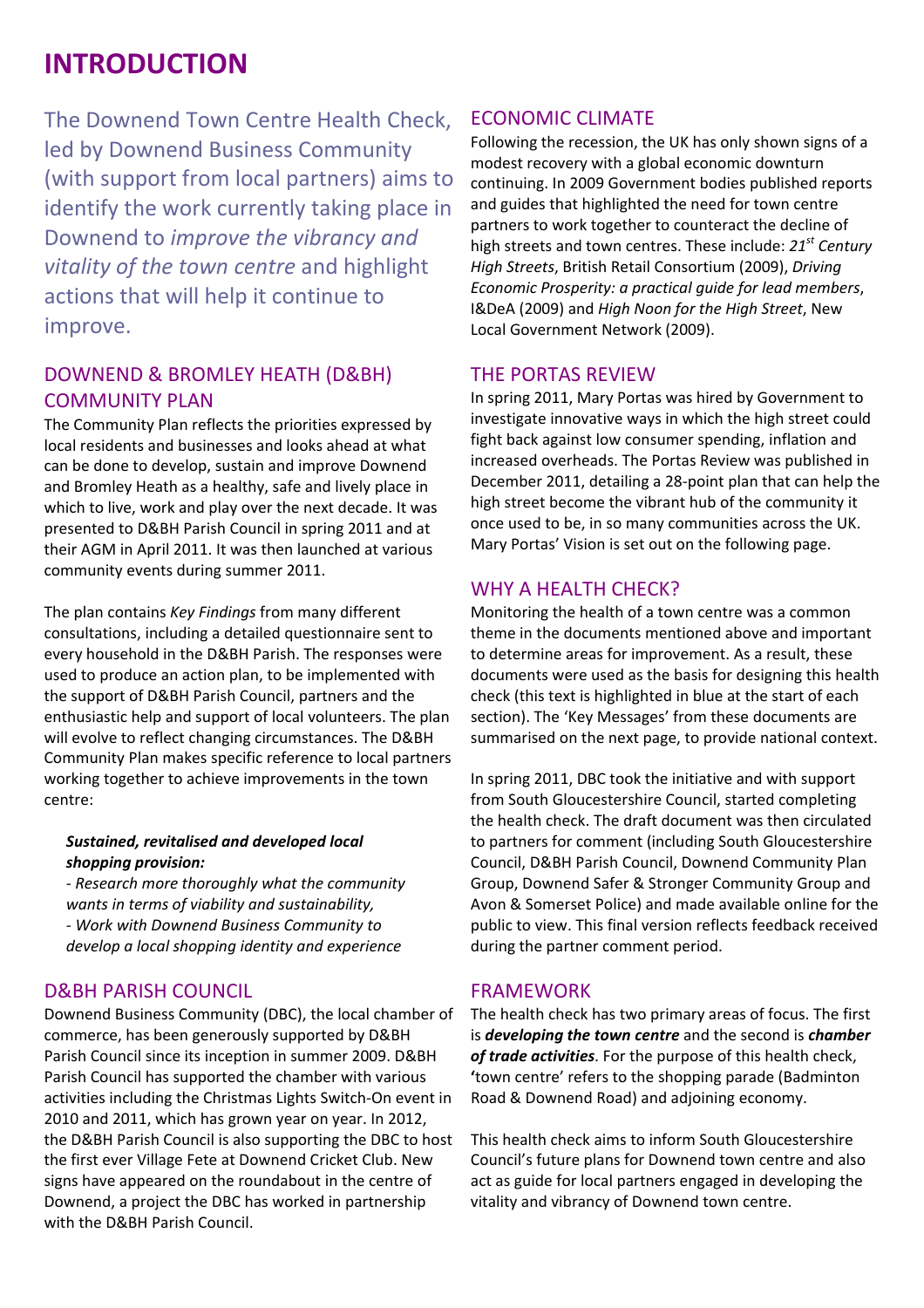Out of town centres have decreased town centre footfall and spend. The average group spend for out of town centres, across the UK, is £55 compared to £34 within in-town centres. Moreover, money spent in a chain is more likely to leave the local economy.

**N** Research shows that money spent with local suppliers is worth more to the local economy and tends to be re‐spent locally. Locally owned businesses can generate up to a 70 per cent local premium in enhanced economic impact.

In contrast, only a small amount of the wealth that supermarkets generate actually stays in the communities in which they operate. For example, retail profits of large chain stores or multinationals typically flow direct from stores to the head office and ultimately to shareholders around the world.

 $\blacktriangleright$  It is important however, to emphasise that chain stores can drive regeneration, contribute to the community and improve local economic prosperity. While the growth of the 'cloned' British High Street may have harmed local entrepreneurship, it has also often provided much needed inward investment to a community.

**N** Town centres are central to local environmental policy and street scene improvements. The aesthetic character of high streets and their design can play a crucial role in addressing crime and vandalism.

**N** Town centres can be the catalyst for regeneration; impact on local employment; central to driving footfall increases; provide important opportunities for entrepreneurship and enterprise.

**N** Town centres are a focal point of encouraging local spending, social inclusion and empowerment. Added to this, regions with higher economic performance, often driven by the performance of the town centre, are recognised to have higher levels of social trust and capital.

**Promoting the town centre can encourage less travel** and reduce carbon footprints. Other benefits could be accrued on the basis that local shops tend to rely on local produce and suppliers more, with possible benefits across food miles – leading to a lower carbon footprint.

**N** Town centre partnerships are forums bringing together key local stakeholders to promote the health and wellbeing of the area. The partnership's board of key local actors provides the direction. These partnerships have proved particularly valuable during the recession. Research shows that areas where town centre/high street partnerships exist seem to have reacted more quickly to recent economic pressures.

## **KEY MESSAGES THE PORTAS REVIEW**

My vision: I want to breathe economic and community life back into our high streets. *Let me spell out my vision of the future…*

I don't want to live in a Britain that doesn't care about community. And I believe that our high streets are a really important part of building communities and pulling people together in a way that a supermarket or shopping mall, however convenient, however entertaining and however slick, just never can.

With town centre vacancy rates doubling over the last two years and total consumer spend away from our high streets now over 50%, the need to take action has never been clearer. Although some high streets are thriving, most have a fight on their hands. Many are sickly, others are on the critical list and some are now dead. We cannot and should not attempt to save every high street but my findings have led me to believe that unless urgent action is taken, the casualties will only continue to multiply.

Fundamentally I believe that our high streets are uniquely placed to deliver something new. I believe that our high streets can be lively, dynamic, exciting and social places that give a sense of belonging and trust to a community. A sense of belonging which, as the recent riots clearly demonstrated, has been eroded and in some instances eradicated. I also fundamentally believe that once we invest in and create social capital in the heart of our communities, the economic capital will follow.

High streets must be ready to experiment, try new things, take risks and become destinations again. They need to be spaces and places that people want to be in. High streets of the future must be a hub of the community that local people are proud of and want to protect.

## *Mary Portas (December 2011) The Portas Review*

High streets and town centres that are fit for the 21st century need to be multifunctional social centres, not simply competitors for stretched consumers. They must offer irresistible opportunities and experiences that do not exist elsewhere, are rooted in the interests and needs of local people, and will meet the demands of a rapidly changing world.

> *Action for Market Towns (2011) Twenty‐First Century Town Centres*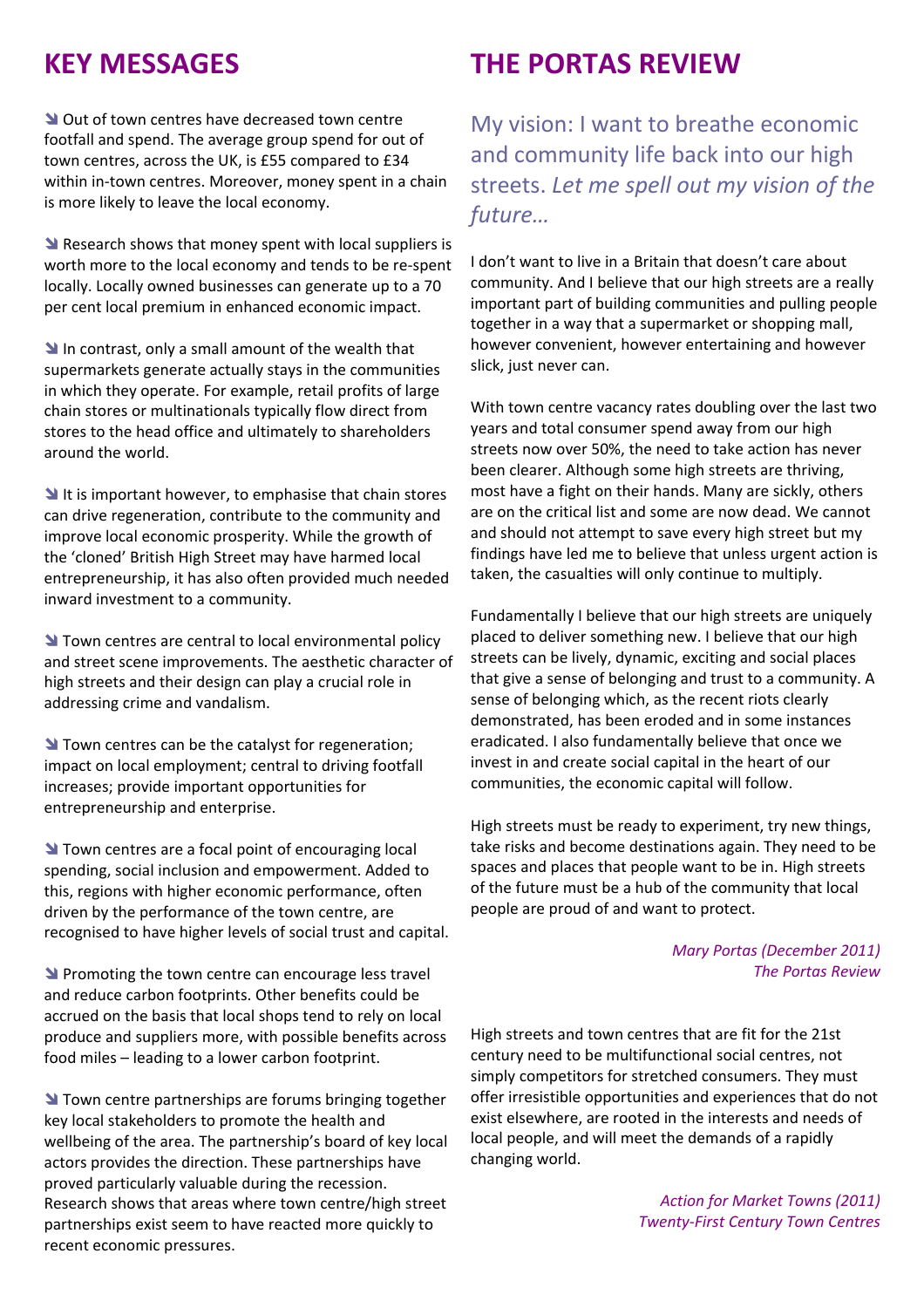The first recorded date of a known building in the D&BH Parish is a house in Reform Place, claimed to have been built in 1566 according to a map of Downend from 1575. The whole area was then within the boundary of Kingswood Forest, the Royal Hunting Forest under the jurisdiction of the Constable of Bristol Castle, all standing within the area known as Barton Regis. The Forest gradually succumbed to squatters and coal mines, but the D&BH area remained mainly agricultural with some stone quarries.

A number of small farms worked the area mainly grazing livestock with a small amount of arable land. Only three of these farm houses remain; Baugh Farm, Cleeve Hill Farm and Bromley Farm. There were a few larger houses in the area too. Cleeve Dale was demolished in the late 1960s. Cleeve Hill House was owned by the Players, Bragges and Caves and it was the Cave Family who bought up much of the land within the D&BH Parish. Cleeve Hill House was demolished in the 1930s after the sale of the Estate in the 1920s, which saw the beginning of large scale house building in the area.

The two-acre cricket ground in the centre of Downend was used to play cricket from 1894, with the Downend Cricket Club purchasing the land in 1920 at the sale of the Cave Estate. The W.G.Grace memorial pavilion opened in 1922. William Gilbert Grace, the great cricketer, was born in Downend House in 1848 and died in London in 1915.

Since WWII, D&BH has grown from its rural beginnings to a large and thriving community, now bounded by major roads, the M4 and ring road, but still retains much of its pastoral heritage. Lincombe Barn, one of the old farm buildings in the area, now provides a vital community space and in recognition, received the Gulbenkian Award from HRH Prince Charles. There is also a library in close proximity to the town centre as well as a church, public green space and a woodland area.

## **DOWNEND HERITAGE TOWN CENTRE TODAY**

Downend is characterised as a smaller traditional town centre with 27 units with an A1 use class. Its town centre comprises a traditional high street with a small, purpose built shopping parade. There is a total of 3,333 square metres of A1 retail floor space with a Co‐Op food store which, although set back from the primary frontage area, forms the main anchor to the town centre. Supporting this supermarket is a range of comparison, convenience and service retail functions serving the day to day and 'top-up' needs of the area.

The centre, although facing competition from other larger town centres and out of centre shopping and food stores, has in recent years continued to maintain a range and choice of convenience shopping and local service, including a retail service based offering in the form of banks, building societies and estate agents. This has helped to retain local spend.

The south side of the high street is dominated by these types of businesses whilst the north side consists of a high proportion of food based businesses including cafes, restaurants and grocery stores. This mix of retail uses means the town centre attracts footfall during the evening as well as the day, further helping to sustain the vitality and vibrancy of the town centre.

Today, the centre displays a fairly mixed distribution of retail functions with 37% of A1 retail units selling comparison goods. However, significantly for this size of centre, over 50% of the A1 retail floor space is taken up by convenience functions, although these only account for 26% of all A1 retail units. At the time of the survey, the former Co‐Op store on Downend Road was vacant. This has since re‐opened (spring 2012) as a carpet and furniture shop.

> *Town Centres & Retailing South Gloucestershire Council (August 2011)*

*Downend History Society*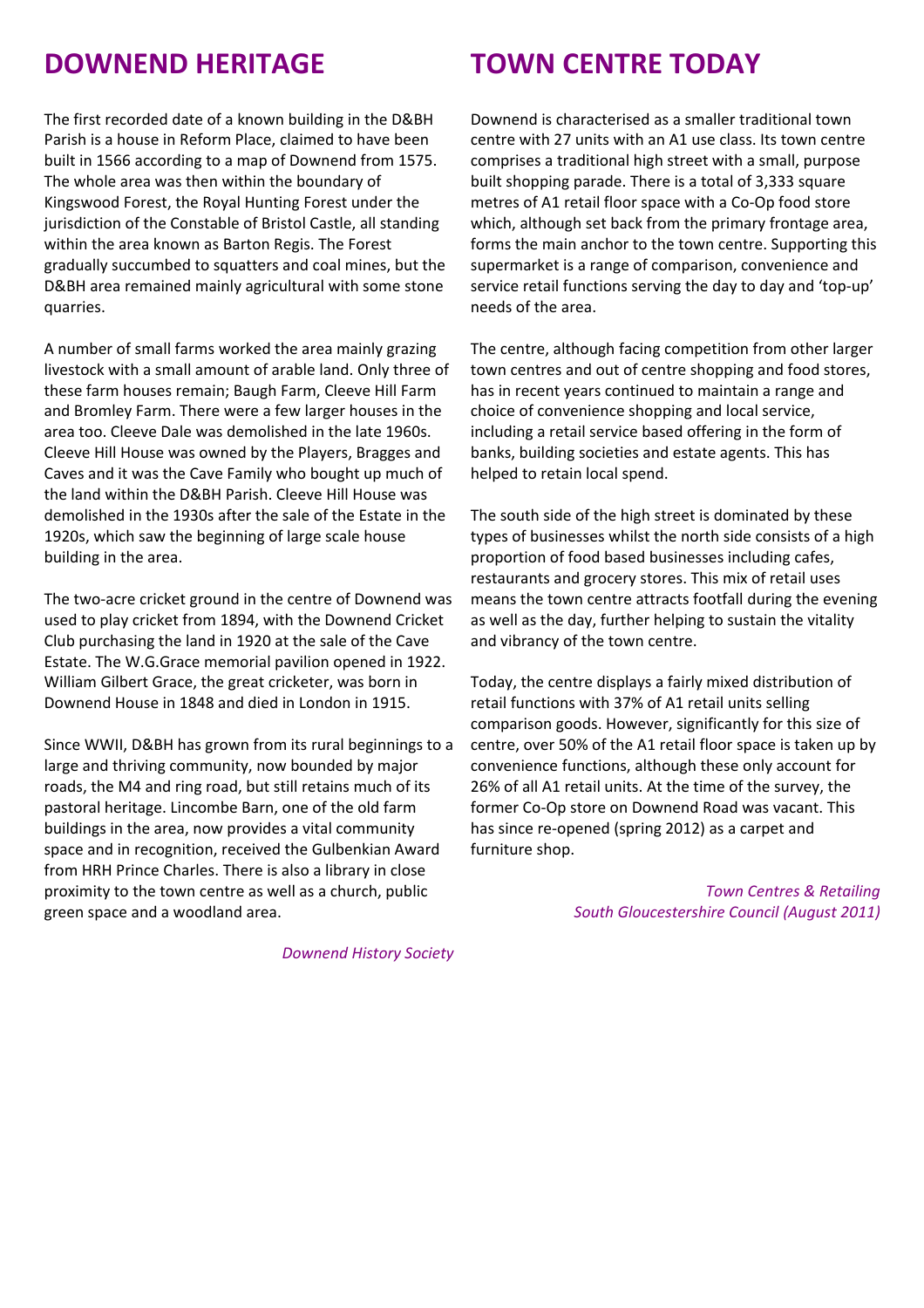# **1. DEVELOPING THE TOWN CENTRE**

## **A] UNIQUE SENSE OF PLACE**

Town centres are vital to the local community. Local people and groups should work together to maximise the advantages of the town centre's local heritage and natural surroundings whilst providing facilities for modern retailing. The town centre's local identity should be complemented by an appropriate retail mix that is marketed effectively. This will encourage shoppers to appreciate the retail experience.

## **CURRENT STATUS**

 Activities are currently taking place at Lincombe Barn and Leap Valley relating to local heritage and natural surroundings. There are still vestiges of Downend's pastoral heritage in the area but there is no 'coordinated' approach at present, to provide facilities for modern retailing. The D&BH Community Plan recognises residents' desire to retain the character of Downend and to sustain and develop it with local partners.

**The town centre's local identity has historically been** referred to as the 'village'. The current retail mix complements this identity to a degree. The cricket pitch provides a focal point similar to a village green. Responses to the D&BH Community Plan questionnaire emphasise residents' wish for a diverse retail mix.

 The town centre is not marketed effectively but the DBC flyer is a start and is circulated inside the D&BH Parish Council newsletter to 5,500 households, 3‐4 times a year. Responses to the D&BH Community Plan questionnaire and other surveys identified the need to raise awareness of facilities, shops and activities that exist in Downend.

## **FUTURE ACTIONS**

 Encourage Downend History Society to help set the historical context of the town centre, to aid joint promotions.

*Lead Partner – Downend History Society*

 Facilitate the formation of a 'Friends of Group' for King George V playing fields. *Lead Partner – D&BH Parish Council*

 Work with local partners to encourage a broader range of retail outlets to move to Downend, to improve the economic viability of the town centre. *Lead Partner – Downend Business Community*

• Investigate further innovative ways to promote the town centre (i.e. Town App). D&BH Parish Council to continue to support DBC's marketing activities.

*Lead Partner – Downend Business Community*

## **B] ATTRACTIVE PUBLIC REALM**

A town centre should have an attractive trading environment with consistent styling, pedestrian signage and where public spaces are maintained to high standards. This should include effective deterrents against pollution. The local authority, public bodies and private interest groups need to work together to achieve such improvements.

### **CURRENT STATUS**

- **The town centre has consistent styling because it was** predominantly built during the same era but it cannot necessarily be labelled as attractive.
- Public spaces (pavements, access paths to Co-Op car park from the high street, Co‐Op car park and the Cleeve Wood rank of shops) are maintained to a relatively acceptable standard but there are few deterrents if any, against litter, graffiti and ASB.

 D&BH Parish Council and the D&BH Community Plan steering group are working together effectively. South Gloucestershire Council is also supportive of relevant local issues, as is the DBC. Since the launch of the D&BH Community Plan, some actions have already been achieved.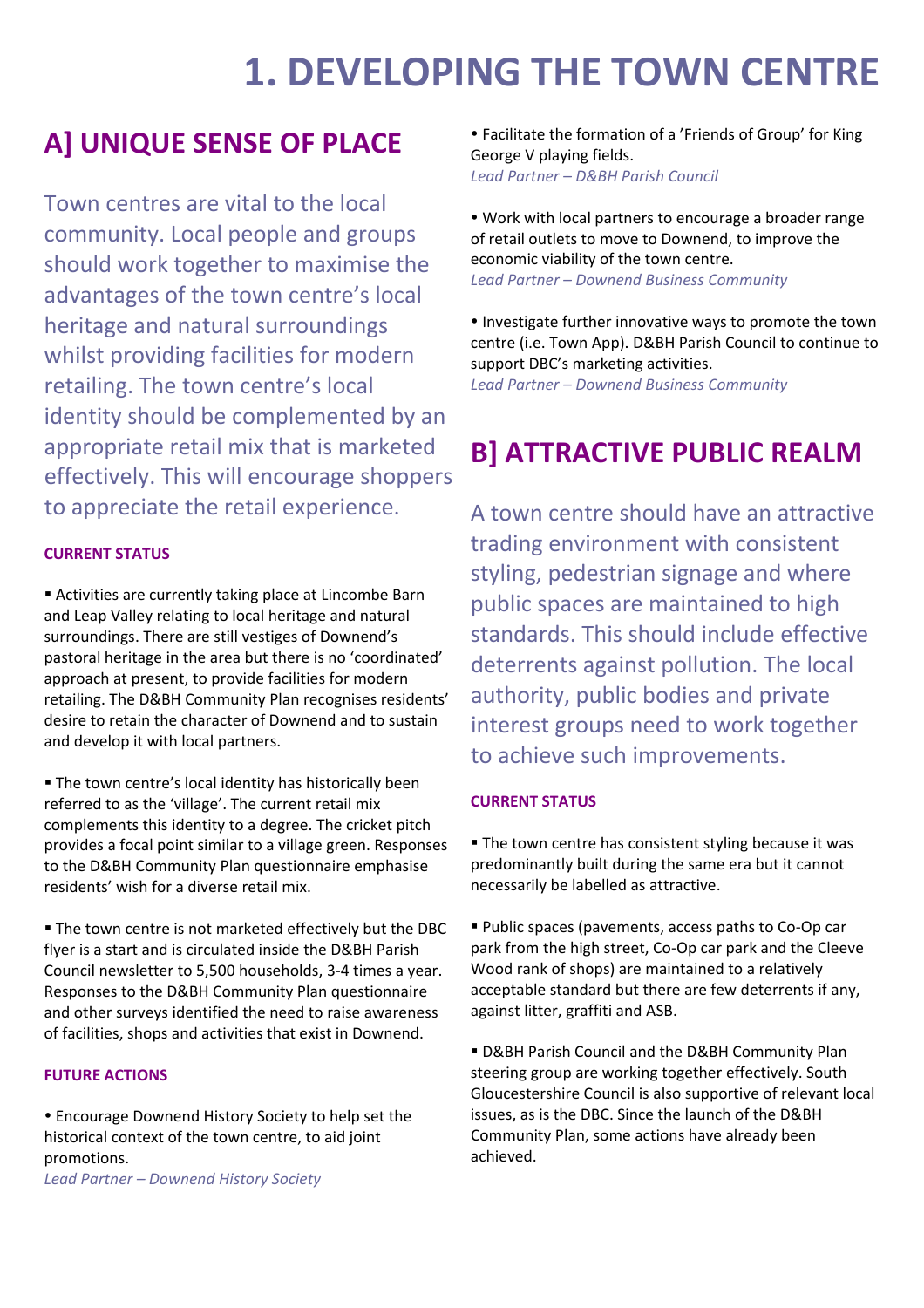Continue to work with South Gloucestershire Council to maintain and enhance visual aspects of the town centre. *Lead Partner – D&BH Parish Council*

 D&BH Parish Council is currently looking at the Cleeve Wood shops with the long term aim of enhancing the visual aspects of the area. Consultation during the D&BH Community Plan suggested a 'Big Spring Clean'. *Lead Partner – D&BH Parish Council*

 Encourage active collaboration with local partners to achieve the D&BH Community Plan's goals. *Lead Partner – D&BH Community Plan Group*

## **C] PLANNING FOR SUCCESS**

Monitoring the health of the town centre should underpin any effective town centre system. A clear strategy should be established to address the increasing rates of vacancy and the accompanying decline in fortunes of town centres.

### **CURRENT STATUS**

 Collaborative working has started between the DBC and the D&BH Parish Council (for example, Christmas Lights switch-on event and Village Fete).

 There are a small number of retail outlets which have remained un‐occupied so a strategy is needed to address this. This Town Centre Health Check will go some way to inform such a strategy.

### **FUTURE ACTIONS**

 Continue to build on the foundations of collaborative working (already established with local partners). D&BH Community Plan provides a useful evidence base that can support aspirations for a thriving, diverse retail centre. This information may also be useful for grant applications. *Lead Partner – Downend Business Community*

 This matter should be addressed as a result of the recent publication of the D&BH Community Plan, which identified a need for a better mix of local, independent retailers in the town centre.

*Lead Partner – Downend Business Community*

## **D**] **ACCESSIBILITY**

Parking and transport policy should reduce town centre congestion and parking demands without affecting footfall. Car parking and cycle locking facilities need to attract customers to the town centre and adequate public transport links should connect local communities to the town centre. Retail premises should be easily accessible to encourage visits from wheelchair users and buggy users.

### **CURRENT STATUS**

■ Current on-street parking is generally good in the high street and there are some disabled parking spaces. The free public car park behind the high street, primarily serving the Co-Op store, provides space for long-term stay. Signage for all parking is very poor.

Generally, there are good bus links to and from the town centre. The bus stops are well‐used and located suitably. There is a single journey bus service connecting Downend with Emersons Green.

 No facilities exist for charging electric vehicles in the high street. There are more cycle lanes in the town centre now, as well as cycle stands, but facilities for cyclist‐shoppers are still inadequate.

Given the age of the buildings in the town centre, there is variable access to shops. This is due to some gently sloping pavements in the high street.

### **FUTURE ACTIONS**

 D&BH Parish Council is currently looking into the provision of disabled parking. Work with D&BH Parish Council and South Gloucestershire Council to ensure public parking facilities in and around the town centre continue to remain free and are adequately signed. *Lead Partner – Downend Business Community*

 Collaborate with local community transport schemes and providers to encourage more direct routes to Downend town centre.

*Lead Partner – Downend Business Community*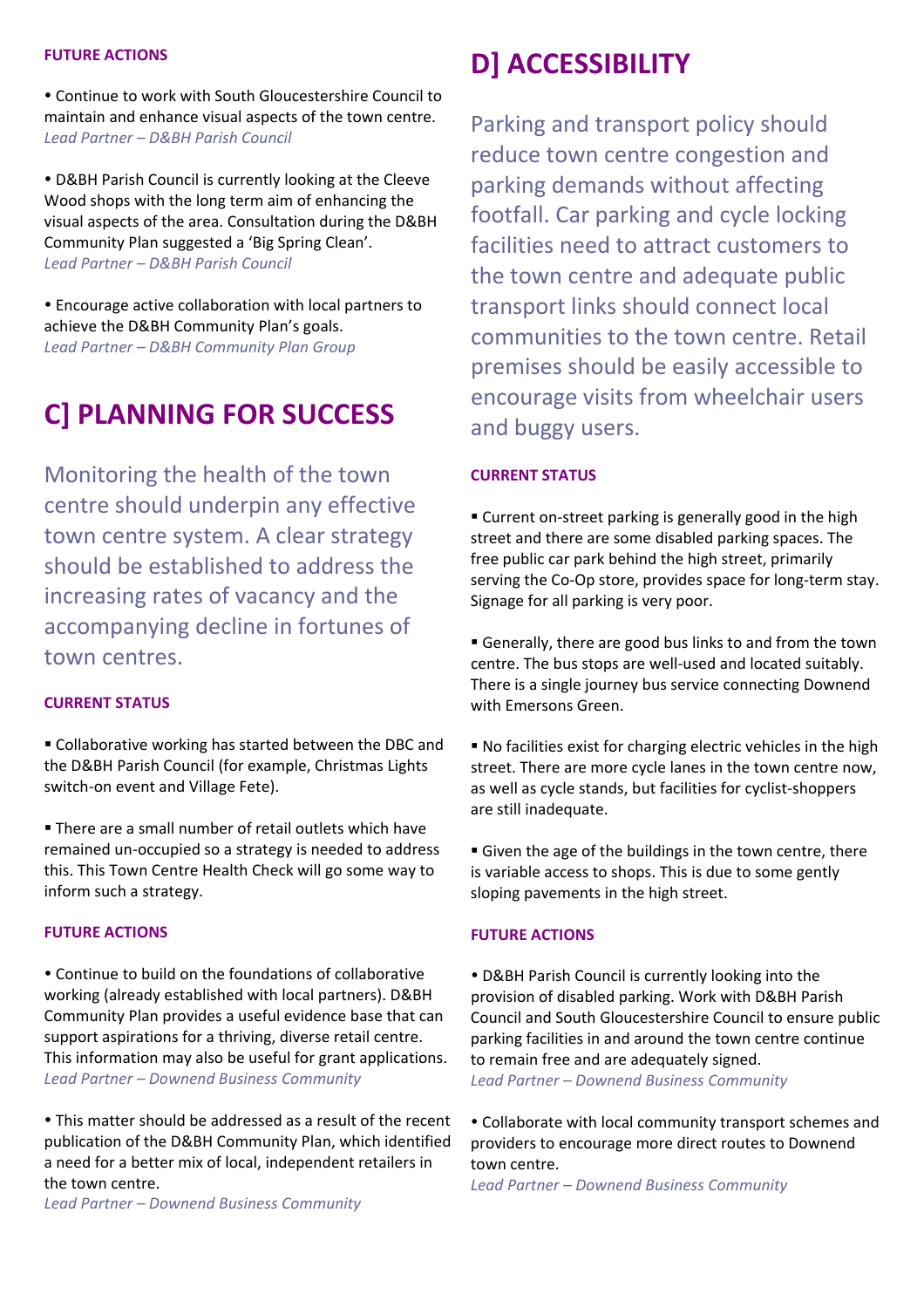All town centre partners to work with relevant green transport groups (such as Sustrans and Low Carbon South West) to promote Downend as a cycle-friendly town centre.

*Lead Partner – Downend Business Community*

• Signpost town centre businesses to relevant websites or South Gloucestershire Council for advice and guidance on good practise.

*Lead Partner – Downend Business Community*

## **E] SAFETY & SECURITY**

Retail crime and anti‐social behaviour should be deterred, with damaged property and streetscape restored as quickly as possible. Meaningful deterrence can be achieved through a co‐ordinated response by local retailers and businesses. Neighbourhood policing should meet the needs of the local community. The town centre should be a safe, inclusive and accessible place for people to live, work, shop and visit.

### **CURRENT STATUS**

 Streetscape is restored quickly and efficiently. It is not known how much retail crime takes place in the high street.

■ No coordinated anti-crime communication exists for high street retailers and local businesses.

It is not known if neighbourhood policing meets the needs of town centre businesses. Neither is it known if ASB and crime reduction partnerships include business crime as a key priority. D&BH Community Plan identifies the need for support for Neighbourhood Watch Projects. It also identified the local Safer & Stronger Community Group as a relevant partner.

## **FUTURE ACTIONS**

 Maintain the already good relationship with Street Care at South Gloucestershire Council to ensure issues are addressed effectively.

*Lead Partner – D&BH Parish Council*

 The local neighbourhood policing team (NPT) would welcome a *ShopWatch* type anti‐crime scheme within the Downend Area.

*Lead Partner – Avon & Somerset Police*

 The local PCSOs regularly patrol Downend town centre and have a good rapport with local businesses. This has been boosted recently with the addition of a further PCSO to the Downend policing team. The local NPT prioritise all victims of crime whether individuals or businesses and work closely with, and actively encourage, neighbourhood watches in the area.

*Lead Partner – Avon & Somerset Police*

## **F] CORE STRATEGY**

The Core Strategy sets the strategic planning policy framework to guide future development across South Gloucestershire. In the Core Strategy, Downend is defined as a town centre that functions as a high street and shopping service centre. This Health Check complements the Core Strategy.

Under Policy CS14 (Town Centres and Retail), South Gloucestershire Council will work with partners and the local community to protect and enhance the vitality and viability of existing centres in South Gloucestershire, in recognition of their retail, service and social functions.

As a result of community engagement, the Core Strategy's draft vision for the future of the East Fringe of Bristol (which includes Downend) aims to:

- ‐ Preserve and enhance the distinctive identity and heritage of the physical community
- ‐ Strengthen the vibrancy and vitality of the town centre
- Improve employment opportunities (by being in close proximity to the Bristol & Bath Science Park)
- ‐ Develop reliable, punctual and frequent public transport services with the North Fringe of Bristol
- ‐ Integrate well designed housing developments (which do not isolate the town centre)

Policy CS29 in the Core Strategy aims to deliver this draft vision through managing development and partnership working. The viability and vibrancy of Downend will be improved to enhance its role as a service centre for the urban and surrounding rural area and provide additional comparison floor space as appropriate.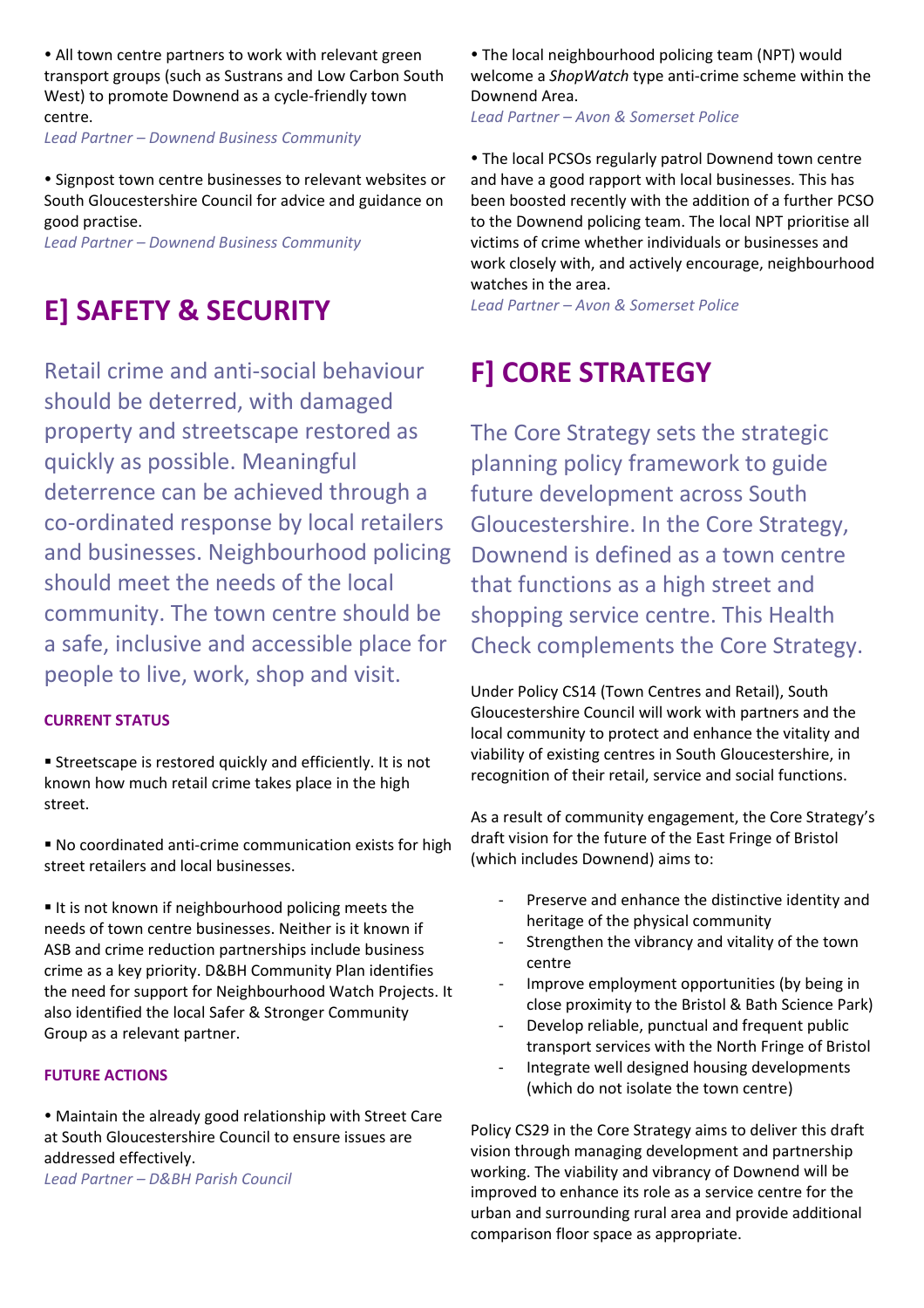# **2. CHAMBER OF TRADE ACTIVITIES**

Downend Business Community (DBC) was formed in 2009. DBC is a chamber of trade which encourages businesses in the Downend & Bromley Heath area to meet regularly, gain access to business support, trade with each other and promote the local economy. The Key Messages section of this health check identified the need for a strong and active chamber of trade to be in place and work with local partners to undertake activities that will improve the vibrancy and vitality of the town centre. DBC therefore has highlighted a set of ambitions and goals it believes will help contribute towards a prosperous town centre.

## **CURRENT STATUS FUTURE ACTIONS**

## A] Provide a business environment in which entrepreneurship can flourish

B] Create and foster a spirit of goodwill, friendship and unity amongst local businesses

C] Provide facilities for the exchange of views and interaction between businesses

D] Develop an informative website for the Chamber

E] Improve communications between the Chamber, Parish Council and local authority through meetings and circulars

F] Establish and maintain relations with bodies having similar objectives to promote the vibrancy of the Town **Centre** 

DBC encourages established and fledgling businesses to join and take part in joint promotions that will raise their profile. DBC also encourages and invites speakers to general meetings to address businesses about relevant and topical issues.

DBC has deliberately created social events in addition to the business meetings to encourage informal contact.

DBC holds regular meetings, at which businesses can exchange information, improve their knowledge and develop further contacts.

DBC has created a website that gives profiles of local businesses and their contact details. The website has links to and from Business West, D&BH Parish Council and South Gloucestershire Council.

DBC already has extensive formal and informal links with both D&BH Parish Council and South Gloucestershire Council.

DBC already has good relationships with all local partners. DBC has recently established a link with the previously dormant South Gloucestershire Chamber of Commerce, now called the SGBF.

Continue inviting speakers to attend future meetings to encourage businesses to implement both tried and tested and innovative ideas.

Continue to host business events and invite local partners along to meet the DBC and create stronger working relationships.

Investigate how social media can be used effectively to promote local businesses and encourage footfall to the town centre.

Review current website and redevelop as appropriate, to best serve the needs of the local business community.

Continue to work closely with local partners and keep informed of relevant meetings.

D&BH Parish Council aims to continue supporting the DBC and encourage close working relationships. D&BH Community Plan group to provide an opportunity for the exchange of information and views, plans and contacts.